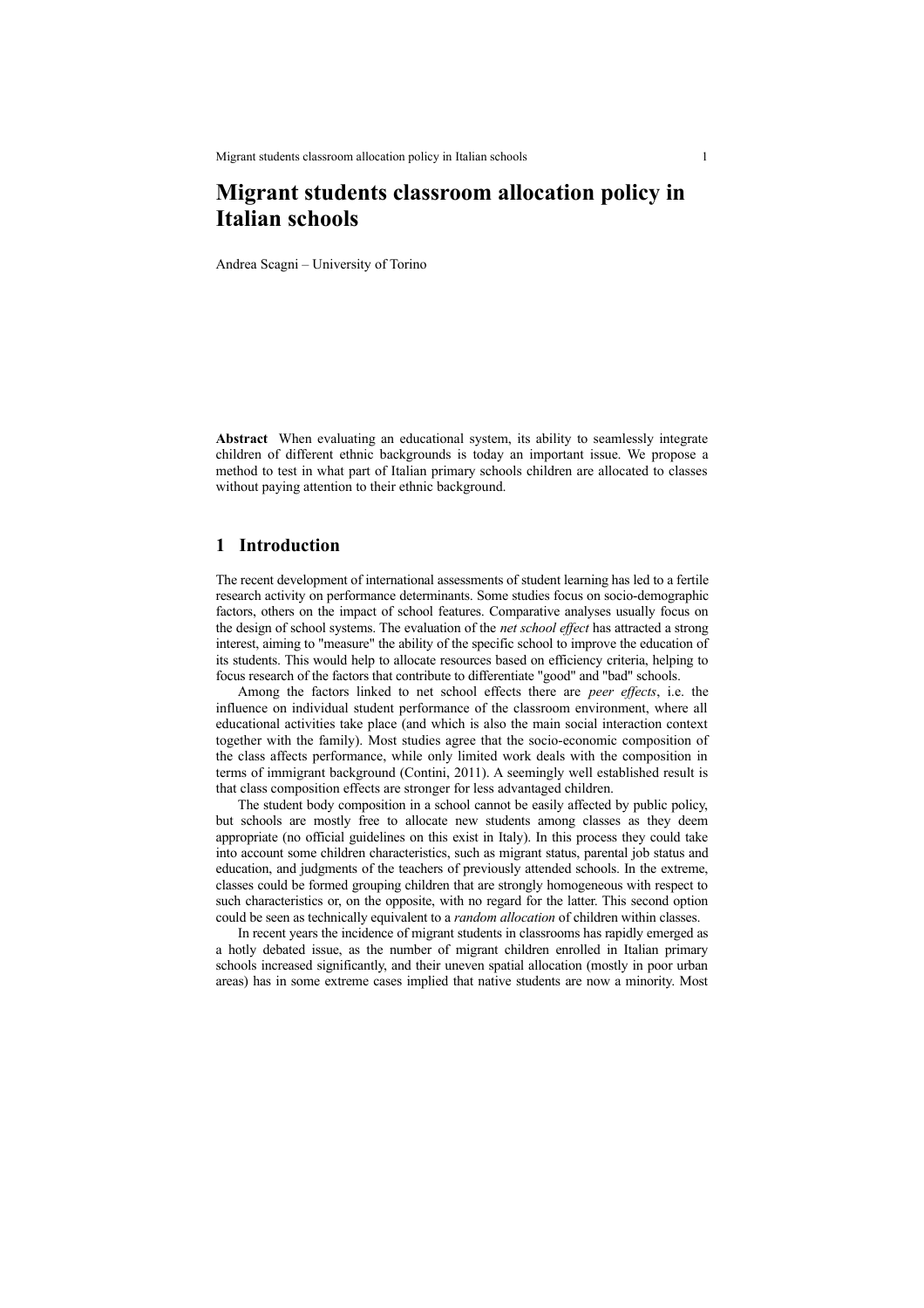opinions agree that, at least up to a certain degree of concentration, it is best for the whole community to avoid the "segregation" of migrant students in dedicated classes, as peer effects help integrating them both in terms of school performance as well as of general social interaction. Lately, however, opposite opinions have also gained some ground.

In this work, based on INVALSI 2009/10 SNV data, the allocation of children with *migrant status* among schools is assumed as given, and we try to assess if, within each school, they tend to be scattered equally among all classes, resulting, when numbers are not too small, in a proportional allocation mechanism, or are instead allocated following some different scheme, e.g. clustered in only a few classes. The preliminary analysis carried out in this paper involves the  $5<sup>th</sup>$  graders in primary school.

#### **2 The method**

Let  $k_j$  be the number of classes in school  $j$  ( $j = 1, 2, ..., S$ , where *S* is the number of schools of a certain level in a given country), and  $n_{ij}$ ,  $i = 1, 2, ..., k_i$  the size of each class, which is here assumed to be given. Further, let  $m_{ij}$  be the number of migrant students allocated in class *i* of school *j*, so that  $n_{ij}$  -  $m_{ij}$  is the number of native students in it. It is assumed that the total number of migrant students enrolled in the school  $\sum_{i=1}^{k} m_{ij} = M_j$  and the total size of school *j*  $\sum_{i=1}^{k} n_{ij} = N_j$  are given.

In this context we try to test if class composition in Italy is consistent with a random allocation model *at the system level*. Second, if this hypothesis is rejected, we assume that there is a part of the school system for which it holds, while another part uses other criteria to allocate students in classes. In this case, we would like to assess the *size* and *composition* of the two parts and, possibly, if schools in the two sets differ in some ways.

A simple approach to the problem treats the test on each school as a chi-squared test of independence  $X^2$ , comparing observed frequencies of a  $k_j \times 2$  table  $(m_{ij}; n_{ij} - m_{ij})$ against their expected values under  $H_0$   $\left(\frac{M_j \cdot n_{ij}}{N_j}\right)$  $\frac{N_j \cdot n_{ij}}{N_j}$ ;  $\frac{(N_j - M_j) \cdot n_{ij}}{N_j}$   $\forall i, j$  . Since a sum of independent  $\chi^2$  variables has the same distribution,  $\sum_{j=1}^{S} X_j^2$  is asymptotically a  $\chi^2$ with  $\sum_{j=1}^{S} k_j$  d.f. under *H*<sub>0</sub>. Some of the problems involved in the analysis concern low frequencies - quite common since many schools deal with only a handful of migrant students, *H*1 being completely unspecified without any role in the analysis, and the fact that this is a sum of local test rather than an actual global test.

Due to this, robustness of results is checked applying also a generalized  $LR = L_0 / L^*$ (likelihood ratio) test, where  $L_0 = \prod_{j=1}^{S} L_{j0}$  is the likelihood under  $H_0$  of observing a certain allocation of migrant children in all schools, assuming independence among schools. When  $k_j = 2$ , in the 2 x 2 table where marginals assumed to be fixed on both side (class sizes and migrant/native totals), the exact distribution under  $H_0$  is of the hypergeometric type. For  $k_i > 2$  this generalizes to the *multivariate hypergeometric*, where the  $m_{ij}$  behave like a set of binomial random variables conditional to  $M_i$ .

$$
Pr(m_{1j};...m_{k_{j}j}|M_{j};n_{1j};...n_{k_{j}j}) = \left(M_{j}!(N_{j}-M_{j})!\prod_{i=1}^{k}n_{ij}!\right)/\left(N_{j}!\prod_{i=1}^{k}m_{ij}!(n_{ij}-m_{ij})!\right)
$$

When computed on an observed set of  $m_{ij}$ , this is the likelihood  $L_{j0}$  of observing the actual migrants class allocation for school *j* if  $H_0$  holds. To define the denominator  $L^*$  for the *LR* test with a composite  $H_1$ , we simply assume that the observed outcome for migrants allocation is the generating model, i.e. that the probability to allocate a migrant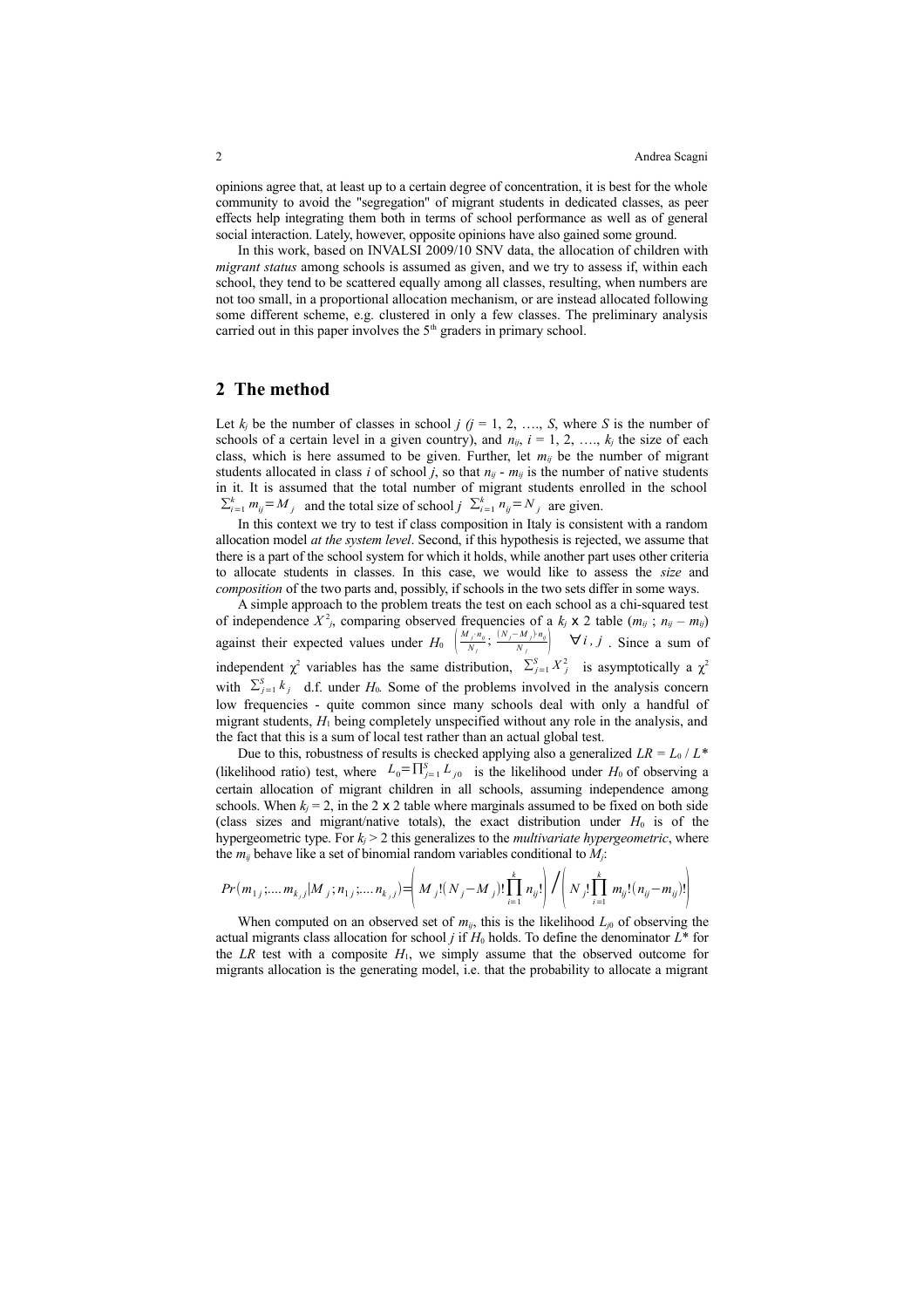Migrant students classroom allocation policy in Italian schools 3

children in class *i* of school *j* is  $m_{ij}/n_{ij}$ . When  $k_j = 2$ , the exact distribution of  $m_{1j}$  when allocation is not random is the *non-central* (or *extended*) *hypergeometric* (Zelterman, 2006), identified through its *odds ratio* parameter (the hypergeometric is a special case for  $OR = 1$ ). *OR* will be estimated using the observed numbers of allocated students, as  $\phi_j = [m_{1j}(n_{2j} - m_{2j})]$   $\{m_{2j}(n_{1j} - m_{1j})\}$ . When  $k_j > 2$  this leads to the *multivariate noncentral hypergeometric distribution*, identified by the set of  $k_i - 1$  independent ORs in the  $k_i$  x 2 table that express the ratio between the odds of a migrant of being allocated in class *i* instead of any other class, and the corresponding odds for a native. These will again be estimated using the observed frequencies as in  $\phi_{ij} = \frac{m_{ij}}{M}$  $\frac{m_{ij}}{M_j - m_{ij}} \cdot \frac{(N_j - M_j) - (n_{ij} - m_{ij})}{(n_{ij} - m_{ij})}$ (*nij*−*mij*) .

Let  $m_j$  be the vector of migrants allocated in each class of school *j*, and  $n_j$  the associated vector of class sizes. Then the above distribution can be written as:

$$
Pr(\mathbf{m}_j | M_j; \mathbf{n}_j) = \left| \left( \begin{array}{c} M_j \\ \mathbf{m}_j \end{array} \right| \left( \begin{array}{c} N_j - M_j \\ \mathbf{n}_j - \mathbf{m}_j \end{array} \right) \prod_{i=1}^{k_j} \phi_i^{m_i} \right| / \left[ \sum_{\mathbf{h}} \left( \begin{array}{c} M_j \\ \mathbf{h}_j \end{array} \right| \left( \begin{array}{c} N_j - M_j \\ \mathbf{n}_j - \mathbf{h}_j \end{array} \right) \prod_{i=1}^{k_j} \phi_i^{m_i} \right]
$$
\nwhere the terms  $\binom{M_j}{\mathbf{m}_j} = \frac{M_j!}{m_1! m_2! \dots m_{ij}!}$  are multinomial coefficients, and the

denominator sums the terms for all possible allocation vectors *h*. Again, total likelihood is  $L^* = \prod_{j=1}^S L_j^*$ . Thus, a test for *H*<sub>0</sub> can be defined for -2log *LR* with  $\sum_{j=1}^S k_j - S$ degrees of freedom; since this is very large, the distribution under  $H_0$  can be considered normal. Notice that *LR* can be written equivalently as  $LR = \prod_{j=1}^{S} (L_{j0}/L_j^*) = \prod_{j=1}^{S} LR_j$ .

For both tests, if  $H_0$  is refused when evaluated for *all* schools, the largest subset of schools for which it holds can be determined repeatedly testing on the decreasing subsets of *S*-1, *S*-2,.... schools, until the global *p*-value approaches the desired α. For any subset size  $r < S$ , the *r* included schools should be selected testing all possible combinations and choosing the one with the highest *p*-value. Since this is computationally unfeasible, a simplified selection process is applied, excluding the schools with the highest *p*-value for the *single* school test  $(X^2)$  or  $LR$ <sup>*j*</sup>) one at a time and checking the global tests on the remaining subset. In this way, if the largest acceptable size is  $r$ , only  $S - r$  tests will be performed. Finally, left out schools can undergo specific, more detailed analysis.

## **3 Results and discussion**

For the first time, the 2010 Invalsi SNV survey included grades 2 and 5 (the one examined here) for all primary schools in Italy. Students were classified as *natives*, *first* or *second* generation migrants (the latter distinction is dropped here). Schools with no migrants were excluded, bringing the total number of involved primary schools to 5315.

Both the  $LR$  and the  $X^2$  tests lead to a strong rejection of  $H_0$  for the whole set of schools (*p-values* are very close to 0), implying that at least some schools do have some class allocation policy that tends to concentrate migrants children in a few classes. Notice that a similar  $X^2$  on equal classroom allocation of males and females accepts the null hypothesis quite strongly, with a global  $X^2$  sum of 16941 on 19938 degrees of freedom.

The selection procedure to find the largest subset of schools that evenly allocate students gave again similar results with the two tests. Sets defined by the  $X<sup>2</sup>$  test are slightly larger, but the difference w.r. to the whole system is limited (little more than 2%). Besides, the sets defined by the two tests have very large intersections (Table 2), and cases where the two tests disagree do not have lower expected frequencies (1,84 on average) than the others (1,71).